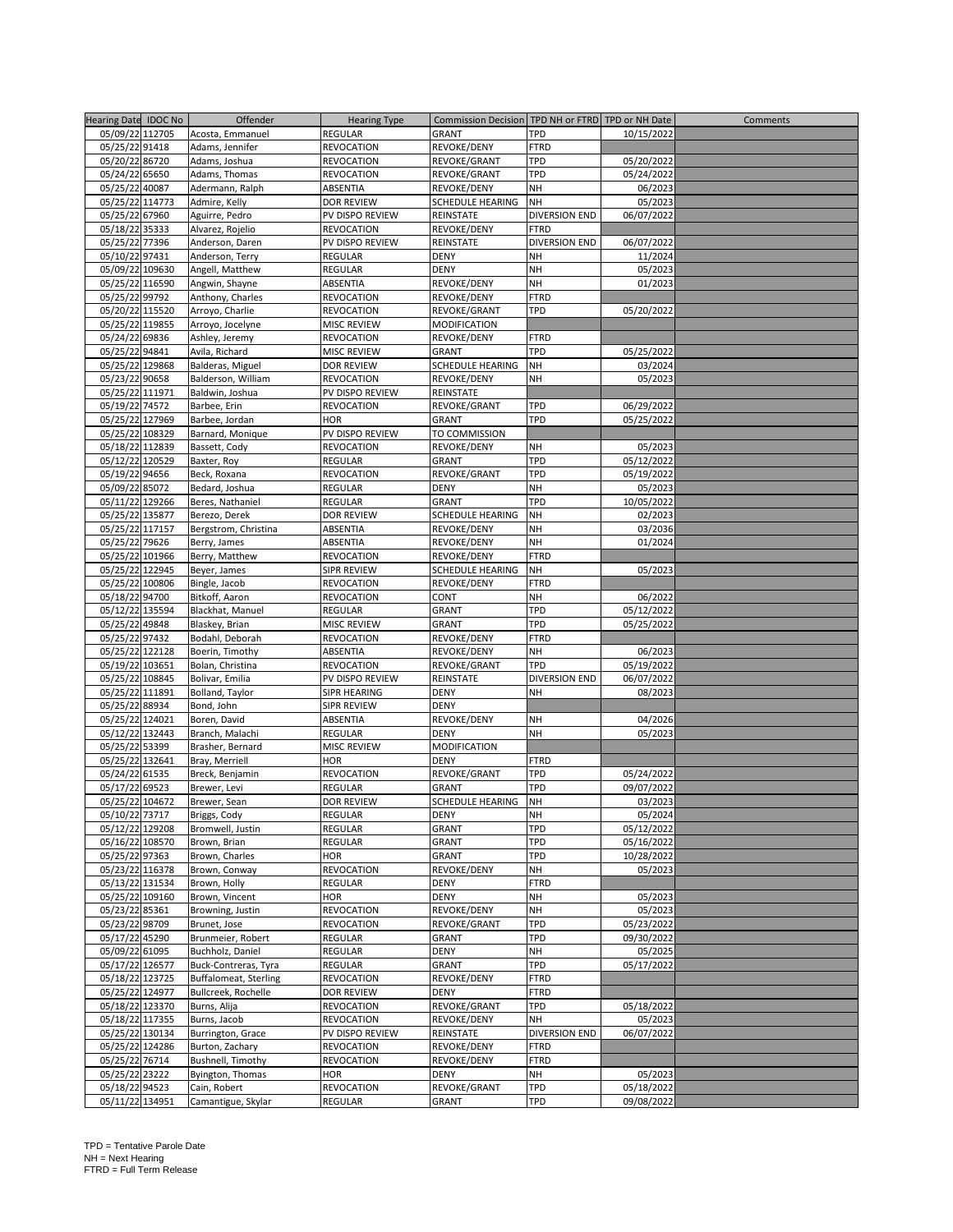| 05/09/22 116144                   | Cann, James                 | <b>REGULAR</b>     | <b>DENY</b>         | <b>NH</b>            | 05/2023    |  |
|-----------------------------------|-----------------------------|--------------------|---------------------|----------------------|------------|--|
| 05/25/22 118010                   | Carter, Devonte             | <b>HOR</b>         | <b>DENY</b>         | NH                   | 05/2023    |  |
| 05/23/22 130511                   | Cartier, Anthony            | <b>REVOCATION</b>  | REVOKE/DENY         | NH                   | 05/2023    |  |
|                                   |                             |                    |                     | TPD                  |            |  |
| 05/18/22 46065                    | Castro, Manuel              | <b>REVOCATION</b>  | REVOKE/GRANT        |                      | 05/18/2022 |  |
| 05/11/22 136155                   | Castro, Ruben               | REGULAR            | CONT                | NH                   | 09/2022    |  |
| 05/25/22 127515                   | Ceballos-Galindo, Ramon     | SIPR HEARING       | <b>DENY</b>         | <b>FTRD</b>          |            |  |
| 05/25/22 140350                   | Cervantes, Paulina          | <b>DOR REVIEW</b>  | <b>DENY</b>         | <b>FTRD</b>          |            |  |
| 05/16/22 114853                   | Chamberlin, David           | <b>REGULAR</b>     | GRANT               | TPD                  | 05/16/2022 |  |
| 05/09/22 74625                    | Chapman, James              | REGULAR            | GRANT               | <b>TPD</b>           | 05/09/2022 |  |
| 05/23/22 120655                   | Charboneau, Brandon         | <b>REVOCATION</b>  | REVOKE/DENY         | <b>FTRD</b>          |            |  |
| 05/16/22 27389                    | Charlton, Brett             | <b>REGULAR</b>     | CONT                | NH                   | 01/2023    |  |
| 05/23/22 71111                    | Chatterton, Patrick         | <b>REVOCATION</b>  | REVOKE/GRANT        | <b>TPD</b>           | 05/23/2022 |  |
| 05/25/22 113791                   | Cheatham, Kevin             | HOR                | GRANT               | TPD                  | 05/25/2022 |  |
| 05/25/22 117423                   | Clark, Lindsay              | MISC REVIEW        | <b>DENY</b>         |                      |            |  |
| 05/12/22 116099                   | Clements, Tyson             | <b>REGULAR</b>     | <b>DENY</b>         | NH                   | 05/2023    |  |
| 05/25/22 30459                    | Coffelt, Thomas             | <b>SIPR REVIEW</b> | <b>DENY</b>         |                      |            |  |
|                                   |                             |                    |                     |                      |            |  |
| 05/23/22 137785                   | Colangelo, Justin           | <b>REVOCATION</b>  | REVOKE/DENY         | NH                   | 05/2023    |  |
| 05/24/22 117629                   | Cole, Angel                 | <b>REVOCATION</b>  | REVOKE/DENY         | <b>FTRD</b>          |            |  |
| 05/23/22 129079                   | Colombo, Jeffery            | <b>REVOCATION</b>  | REVOKE/DENY         | NH                   | 05/2023    |  |
| 05/18/22 99574                    | Coniconde, Michael          | <b>REVOCATION</b>  | REVOKE/GRANT        | TPD                  | 05/18/2022 |  |
| 05/25/22 25846                    | Conlon, Edward              | MISC REVIEW        | <b>MODIFICATION</b> |                      |            |  |
| 05/25/22 124293                   | Conour, Lucy                | <b>HOR</b>         | <b>DENY</b>         | <b>FTRD</b>          |            |  |
| 05/12/22 138492                   | Cook, Johnathan             | REGULAR            | <b>DENY</b>         | <b>FTRD</b>          |            |  |
| 05/11/22 118313                   | Copell, Levi                | <b>REGULAR</b>     | GRANT               | TPD                  | 05/11/2022 |  |
| 05/17/22 98840                    | Corbett, Michael            | <b>REGULAR</b>     | GRANT               | <b>TPD</b>           | 05/17/2022 |  |
| 05/17/22 127502                   | Cordova, Jacob              | <b>REGULAR</b>     | GRANT               | TPD                  | 08/12/2022 |  |
| 05/20/22 35015                    | Corwin, Larry               | <b>REVOCATION</b>  | REVOKE/DENY         | NH                   | 05/2024    |  |
| 05/19/22 79660                    | Coulson, Christopher        | <b>REVOCATION</b>  | REVOKE/GRANT        | TPD                  | 05/19/2022 |  |
| 05/25/22 110497                   | Cox, April                  | PV DISPO REVIEW    | REINSTATE           | <b>DIVERSION END</b> | 06/07/2022 |  |
| 05/16/22 40250                    | Craig, Steven               | <b>REGULAR</b>     | GRANT               | <b>TPD</b>           | 09/01/2022 |  |
| 05/11/22 126017                   |                             |                    |                     | NH                   | 10/2022    |  |
|                                   | Crawford, Brandon           | <b>REGULAR</b>     | Continue to Full    |                      |            |  |
| 05/23/22 134736                   | Credille, Joshua            | <b>REVOCATION</b>  | REVOKE/DENY         | NH                   | 05/2023    |  |
| 05/25/22 116606                   | Crispin, Glen               | PV DISPO REVIEW    | REINSTATE           | <b>DIVERSION END</b> | 06/07/2022 |  |
| 05/17/22 103931                   | Crosland, Santana           | REGULAR            | GRANT               | TPD                  | 11/03/2022 |  |
| 05/16/22 103398                   | Cruz, Jose                  | REGULAR            | GRANT               | TPD                  | 05/16/2022 |  |
| 05/25/22 115888                   | Curran, Robert              | <b>HOR</b>         | <b>DENY</b>         | <b>FTRD</b>          |            |  |
| 05/17/22 100758                   | Curry, Sara                 | <b>REGULAR</b>     | GRANT               | <b>TPD</b>           | 05/17/2022 |  |
| 05/12/22 92802                    | Cutbirth, Cody              | REGULAR            | GRANT               | TPD                  | 05/12/2022 |  |
| 05/09/22 113089                   | Cuthbert, Cody              | <b>REGULAR</b>     | GRANT               | TPD                  | 05/09/2022 |  |
| 05/25/22 140335                   | Dahlman, Adam               | <b>HOR</b>         | GRANT               | TPD                  | 10/28/2022 |  |
| 05/25/22 102896                   | Daly, Kenneth               | ABSENTIA           | REVOKE/DENY         | NH                   | 11/2022    |  |
| 05/12/22 139269                   | Daniels, Jerry              | <b>REGULAR</b>     | DENY                | NH                   | 05/2024    |  |
| 05/16/22 89400                    | Danner, Scott               | <b>REGULAR</b>     | GRANT               | TPD                  | 05/16/2022 |  |
| 05/20/22 65283                    | Davidson, Matthew           | <b>REVOCATION</b>  | REVOKE/DENY         | <b>FTRD</b>          |            |  |
| 05/25/22 126283                   | Dean, Hunter                | <b>HOR</b>         | GRANT               | TPD                  | 10/09/2022 |  |
| 05/16/22 114564                   | Debban, Zachary             | REGULAR            | GRANT               | TPD                  | 05/16/2022 |  |
| 05/25/22 125292                   | Debernardi, Michael         | <b>HOR</b>         | DENY                | <b>FTRD</b>          |            |  |
| 05/19/22 118337                   | Dekan, Brittany             | <b>REVOCATION</b>  | REVOKE/GRANT        | TPD                  | 05/19/2022 |  |
| 05/25/22 114104                   | Delgadillo, Martin          | HOR                | <b>DENY</b>         | <b>FTRD</b>          |            |  |
|                                   |                             |                    |                     |                      |            |  |
| 05/13/22 87593                    | Deluna, Abel                | REGULAR            | GRANT               | TPD                  | 05/13/2022 |  |
| 05/25/22 114691                   | Desiderio-Ocampo, Alejandro | <b>SIPR REVIEW</b> | <b>DENY</b>         |                      |            |  |
| 05/10/22 66543                    | Dias, Wendell               | <b>REGULAR</b>     | <b>GRANT</b>        | TPD                  | 05/10/2022 |  |
| 05/23/22 119745                   | Dinwiddie, Anthony          | <b>REVOCATION</b>  | REVOKE/GRANT        | TPD                  | 05/23/2022 |  |
| 05/09/22 117049                   | Diosdado, Jose              | <b>REGULAR</b>     | DENY                | NH                   | 11/2022    |  |
| 05/25/22 93218                    | Docken, Jessica             | <b>MISC REVIEW</b> | GRANT               | <b>TPD</b>           | 05/25/2022 |  |
| 05/25/22 124475                   | Dominguez, Armando          | HOR                | <b>DENY</b>         | NH                   | 05/2023    |  |
| 05/25/22 109556                   | Doria, Ronald               | <b>HOR</b>         | <b>DENY</b>         | NH                   | 05/2023    |  |
| 05/25/22 136770                   | Dougherty, Christopher      | <b>HOR</b>         | GRANT               | TPD                  | 08/16/2022 |  |
| 05/13/22 136599                   | Downey, Danielle            | <b>REGULAR</b>     | GRANT               | <b>TPD</b>           | 05/13/2022 |  |
| 05/10/22 88511                    | Dry, Alan                   | REGULAR            | <b>DENY</b>         | NH                   | 06/2027    |  |
| 05/25/22 118425                   | Dunn, Scott                 | PV DISPO REVIEW    | REINSTATE           | <b>DIVERSION END</b> | 06/07/2022 |  |
| 05/13/22 126535                   | Edinger, Zachary            | <b>REGULAR</b>     | GRANT               | <b>TPD</b>           | 06/18/2022 |  |
| 05/11/22 137589                   | Edmonds, Richard            | REGULAR            | <b>DENY</b>         | NH                   | 10/2023    |  |
| 05/20/22 125983                   | Enriques, Erik              | <b>REVOCATION</b>  | REVOKE/DENY         | NH                   | 05/2024    |  |
| 05/25/22 82351                    | Esparza, Raymond            | <b>DOR REVIEW</b>  | SCHEDULE HEARING    | <b>NH</b>            | 05/2023    |  |
| 05/25/22 91537                    | Evans, Christine            | HOR                | GRANT               | TPD                  | 12/18/2022 |  |
| 05/25/22 77441                    | Evans, David                | <b>HOR</b>         | <b>DENY</b>         | NH                   | 11/2022    |  |
| 05/20/22 49766                    | Evans, Gregory              | REVOCATION         | REVOKE/GRANT        | <b>TPD</b>           | 08/09/2022 |  |
| 05/23/22 108837                   | Evening, Charlo             | <b>REVOCATION</b>  | REVOKE/DENY         | NH                   | 11/2023    |  |
| 05/17/22 100690                   | Fairbanks, Feliza           | REGULAR            | GRANT               | <b>TPD</b>           | 06/10/2022 |  |
|                                   |                             |                    |                     | TPD                  | 05/17/2022 |  |
| 05/17/22 55988                    | Faith, Steven               | REGULAR            | GRANT               |                      |            |  |
| 05/25/22 130074<br>05/25/22 60021 | Feltman, Kody               | ABSENTIA           | REVOKE/DENY         | NH                   | 11/2022    |  |
|                                   | Fernandez, Rogelio          | HOR                | GRANT               | TPD                  | 10/28/2022 |  |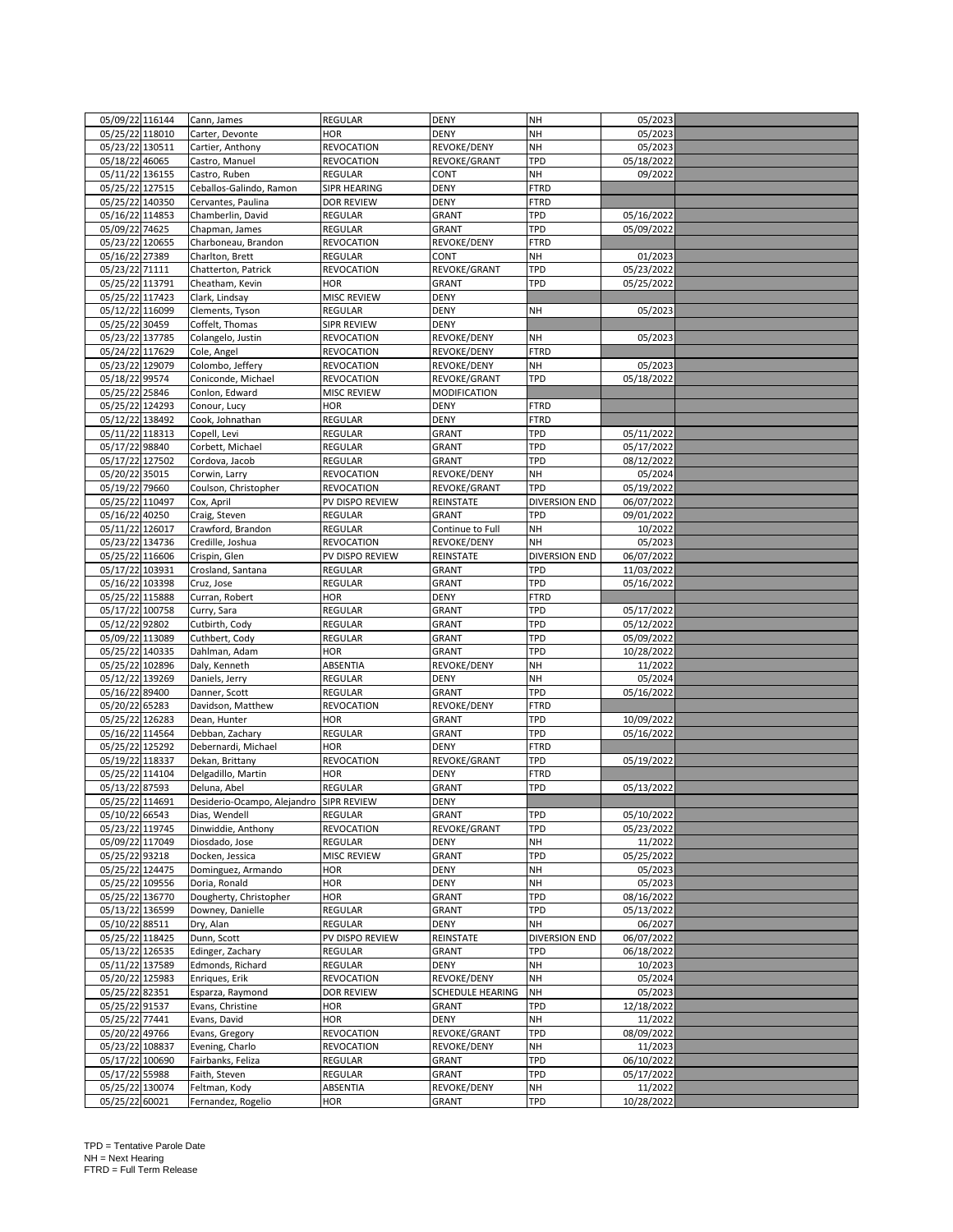| 05/25/22 132420 |                | Finch, Tylar                       | <b>HOR</b>         | <b>DENY</b>      | NH                   | 05/2023    |  |
|-----------------|----------------|------------------------------------|--------------------|------------------|----------------------|------------|--|
| 05/25/22 110811 |                | Fiori, Brian                       | MISC REVIEW        | <b>DENY</b>      |                      |            |  |
| 05/25/22 90668  |                | Fisk, Benjamin                     | SIPR REVIEW        | <b>DENY</b>      |                      |            |  |
| 05/25/22 80369  |                | Flappingeagle, Ija                 | <b>HOR</b>         | <b>DENY</b>      | NH                   | 10/2023    |  |
| 05/25/22 71295  |                | Flint, Lenny                       | <b>HOR</b>         | GRANT            | TPD                  | 05/25/2022 |  |
| 05/25/22 119874 |                | Folkestad, Jacob                   | <b>REVOCATION</b>  | REVOKE/DENY      | <b>FTRD</b>          |            |  |
| 05/24/22 93534  |                | Foster, Heather                    | REVOCATION         | CONT             | NH                   | 08/2022    |  |
| 05/10/22 120268 |                | Francke, Phillip                   | <b>REGULAR</b>     | GRANT            | <b>TPD</b>           | 05/10/2022 |  |
| 05/25/22 109626 |                | Frankhauser, Erik                  | <b>HOR</b>         | GRANT            | TPD                  | 05/25/2022 |  |
| 05/09/22 84818  |                | Frazier, William                   | REGULAR            | <b>DENY</b>      | NH                   | 05/2023    |  |
| 05/25/22 102249 |                | Freeman, Mark                      | PV DISPO REVIEW    |                  | <b>DIVERSION END</b> | 06/07/2022 |  |
| 05/25/22 98200  |                |                                    |                    | REINSTATE        |                      |            |  |
|                 |                | Frost, Jayson                      | <b>SIPR REVIEW</b> | <b>DENY</b>      |                      |            |  |
| 05/25/22 112165 |                | Frost, Makinzie                    | MISC REVIEW        | NO ACTION TAKEN  |                      |            |  |
| 05/24/22 65370  |                | Frye, Lisa                         | REVOCATION         | REVOKE/DENY      | <b>FTRD</b>          |            |  |
| 05/25/22 89907  |                | Fuller, Kyle                       | PV DISPO REVIEW    | REINSTATE        | <b>DIVERSION END</b> | 06/07/2022 |  |
| 05/10/22 115025 |                | Gandee, Eric                       | REGULAR            | CONT             | NH                   | 10/2022    |  |
| 05/25/22 97195  |                | Garcia, Annaleah                   | ABSENTIA           | REVOKE/DENY      | NH                   | 12/2022    |  |
| 05/20/22 75120  |                | Garcia, Efren                      | <b>REVOCATION</b>  | REVOKE/DENY      | <b>FTRD</b>          |            |  |
| 05/25/22 119830 |                | Gardner, Dustin                    | ABSENTIA           | REVOKE/DENY      | NH                   | 12/2022    |  |
| 05/11/22 61280  |                | Garren, Clarence                   | <b>REGULAR</b>     | GRANT            | TPD                  | 08/18/2022 |  |
| 05/25/22 120520 |                | Garrett, Christopher               | <b>REVOCATION</b>  | REVOKE/DENY      | <b>FTRD</b>          |            |  |
| 05/19/22 29116  |                | Gee, Christopher                   | <b>REVOCATION</b>  | CONT             | NH                   | 08/2022    |  |
| 05/25/22 104638 |                | Geerer, Daenyahn                   | HOR                | <b>DENY</b>      | <b>FTRD</b>          |            |  |
| 05/12/22 127460 |                | Gerber, Daniel                     | REGULAR            | <b>DENY</b>      | NH                   | 05/2023    |  |
| 05/24/22 89963  |                | Gibbs, Nathan                      | <b>REVOCATION</b>  | REVOKE/DENY      | NH                   | 05/2023    |  |
| 05/13/22 75103  |                | Gibbs, Roger                       | <b>REGULAR</b>     | GRANT            | <b>TPD</b>           | 05/13/2022 |  |
| 05/16/22 135975 |                | Gleason, Brian                     | <b>REGULAR</b>     | GRANT            | TPD                  | 10/06/2022 |  |
| 05/12/22 92438  |                | Glenn, Thad                        | <b>REGULAR</b>     | GRANT            | TPD                  | 05/12/2022 |  |
| 05/25/22 62254  |                | Glover, Jason                      | <b>REVOCATION</b>  | REVOKE/DENY      | <b>FTRD</b>          |            |  |
| 05/23/22 129997 |                | Golden, John                       | <b>REVOCATION</b>  | REVOKE/DENY      | NH                   | 05/2023    |  |
| 05/25/22 137509 |                | Gomez-Salas, Devin                 | <b>HOR</b>         | GRANT            | TPD                  | 07/14/2022 |  |
| 05/18/22 101403 |                | Gonzales, Jonathan                 | REVOCATION         | REVOKE/DENY      | <b>FTRD</b>          |            |  |
| 05/25/22 134924 |                | Gonzales, Marita                   | <b>HOR</b>         | <b>DENY</b>      | <b>FTRD</b>          |            |  |
| 05/25/22 122085 |                | Gonzalez, Iain                     | PV DISPO REVIEW    | REINSTATE        | DIVERSION END        | 06/07/2022 |  |
| 05/19/22 128680 |                | Gonzalez-Ramos, Cesar              | <b>REVOCATION</b>  | REVOKE/DENY      | <b>FTRD</b>          |            |  |
|                 |                |                                    |                    |                  |                      |            |  |
| 05/17/22 133039 |                | Goodman, Marcus                    | REGULAR            | GRANT            | TPD                  | 05/17/2022 |  |
| 05/23/22 75369  |                | Gorham, James                      | <b>REVOCATION</b>  | REVOKE/DENY      | NH                   | 05/2023    |  |
| 05/25/22 52043  |                | Gregory, James                     | SIPR REVIEW        | <b>DENY</b>      |                      |            |  |
| 05/25/22 133427 |                | Grueter, Darin                     | HOR                | <b>DENY</b>      | <b>FTRD</b>          |            |  |
| 05/25/22 125639 |                | Gunn, Jarrod                       | ABSENTIA           | REVOKE/DENY      | NH                   | 02/2023    |  |
| 05/25/22 123139 |                | Guzman-Vargas, Daniel              | ABSENTIA           | REVOKE/DENY      | NH                   | 12/2022    |  |
| 05/12/22 137019 |                | Hacker, Matthew                    | <b>REGULAR</b>     | GRANT            | TPD                  | 05/12/2022 |  |
| 05/11/22 117218 |                | Hale, Charles                      | REGULAR            | GRANT            | <b>TPD</b>           | 05/11/2022 |  |
| 05/25/22 109568 |                | Hall, Ruben                        | <b>DOR REVIEW</b>  | SCHEDULE HEARING | NH                   | 05/2023    |  |
| 05/17/22 113035 |                | Hamilton, Jamie                    | REGULAR            | <b>DENY</b>      | NH                   | 05/2023    |  |
| 05/18/22 119668 |                | Hammer, Cody                       | <b>REVOCATION</b>  | REVOKE/DENY      | NH                   | 05/2023    |  |
| 05/25/22 82361  |                | Hancock, Levi                      | MISC REVIEW        | MODIFICATION     |                      |            |  |
| 05/12/22 105661 |                | Hanson, Justin                     | REGULAR            | GRANT            | TPD                  | 05/20/2022 |  |
| 05/25/22 97190  |                | Harker, Michael                    | SIPR REVIEW        | <b>DENY</b>      |                      |            |  |
| 05/16/22 68632  |                | Hart, David                        | REGULAR            | GRANT            | TPD                  | 09/27/2022 |  |
| 05/25/22 132137 |                | Harvey, Justin                     | MISC REVIEW        | <b>DENY</b>      |                      |            |  |
| 05/10/22 114905 |                | Harvey, Richard                    | <b>REGULAR</b>     | <b>GRANT</b>     | TPD                  | 05/10/2022 |  |
| 05/09/22 114218 |                | Hatch, Cameron                     | <b>REGULAR</b>     | GRANT            | TPD                  | 11/18/2022 |  |
| 05/11/22 134534 |                | Hawkins, Dylan                     | <b>REGULAR</b>     | <b>DENY</b>      | NH                   | 05/2025    |  |
| 05/24/22 120185 |                | Hayes, Abbie                       | <b>REVOCATION</b>  | REVOKE/GRANT     | TPD                  | 05/24/2022 |  |
| 05/25/22 34295  |                | Hayes, Michael                     | MISC REVIEW        | <b>DENY</b>      |                      |            |  |
| 05/25/22 102798 |                | Hays, Levi                         | HOR                | GRANT            | TPD                  | 07/14/2022 |  |
| 05/17/22 122254 |                | Hayward, Christopher               | REGULAR            | GRANT            | TPD                  | 08/26/2022 |  |
| 05/25/22 133520 |                | Hedegaard, Ganley                  | PV DISPO REVIEW    | REINSTATE        | <b>DIVERSION END</b> | 06/07/2022 |  |
| 05/11/22 63363  |                | Heighes, Stephen                   | REGULAR            | GRANT            | TPD                  | 05/11/2022 |  |
| 05/09/22 102658 |                | Helm, William                      | REGULAR            | DENY             | NH                   | 05/2023    |  |
| 05/25/22 67776  |                | Henery, Jonathan                   | ABSENTIA           | REVOKE/DENY      | NH                   | 12/2022    |  |
| 05/25/22 79635  |                | Hensley, Nick                      | PV DISPO REVIEW    | TO COMMISSION    |                      |            |  |
| 05/13/22 135883 |                |                                    | <b>REGULAR</b>     | GRANT            | <b>TPD</b>           | 08/31/2022 |  |
| 05/11/22 109448 |                | Herbaugh, Kaya<br>Hernandez, Isaac | REGULAR            |                  | NH                   |            |  |
|                 |                |                                    |                    | <b>DENY</b>      |                      | 05/2024    |  |
| 05/16/22 68394  |                | Hernandez, Johnny                  | REGULAR            | DENY             | NH                   | 05/2024    |  |
| 05/19/22 122278 |                | Hernandez, Joshua                  | <b>REVOCATION</b>  | REVOKE/DENY      | NH                   | 05/2023    |  |
| 05/25/22 100552 |                | Hernandez, Krystal                 | HOR                | <b>DENY</b>      | <b>FTRD</b>          |            |  |
| 05/18/22 129330 |                | Hernandez, Tomas                   | REVOCATION         | REVOKE/DENY      | NH                   | 05/2023    |  |
| 05/18/22 118941 |                | Herron, Anthony                    | <b>REVOCATION</b>  | REVOKE/DENY      | NH                   | 05/2023    |  |
| 05/20/22 71213  |                | Hidalgo, Joseph                    | REVOCATION         | REVOKE/DENY      | NH                   | 05/2024    |  |
| 05/09/22 61490  |                | Hill, David                        | MEDICAL HEARING    | GRANT            | TPD                  | 05/09/2022 |  |
|                 | 05/25/22 68338 | Hill, Jeffrey                      | <b>MISC REVIEW</b> | GRANT            | TPD                  | 05/25/2022 |  |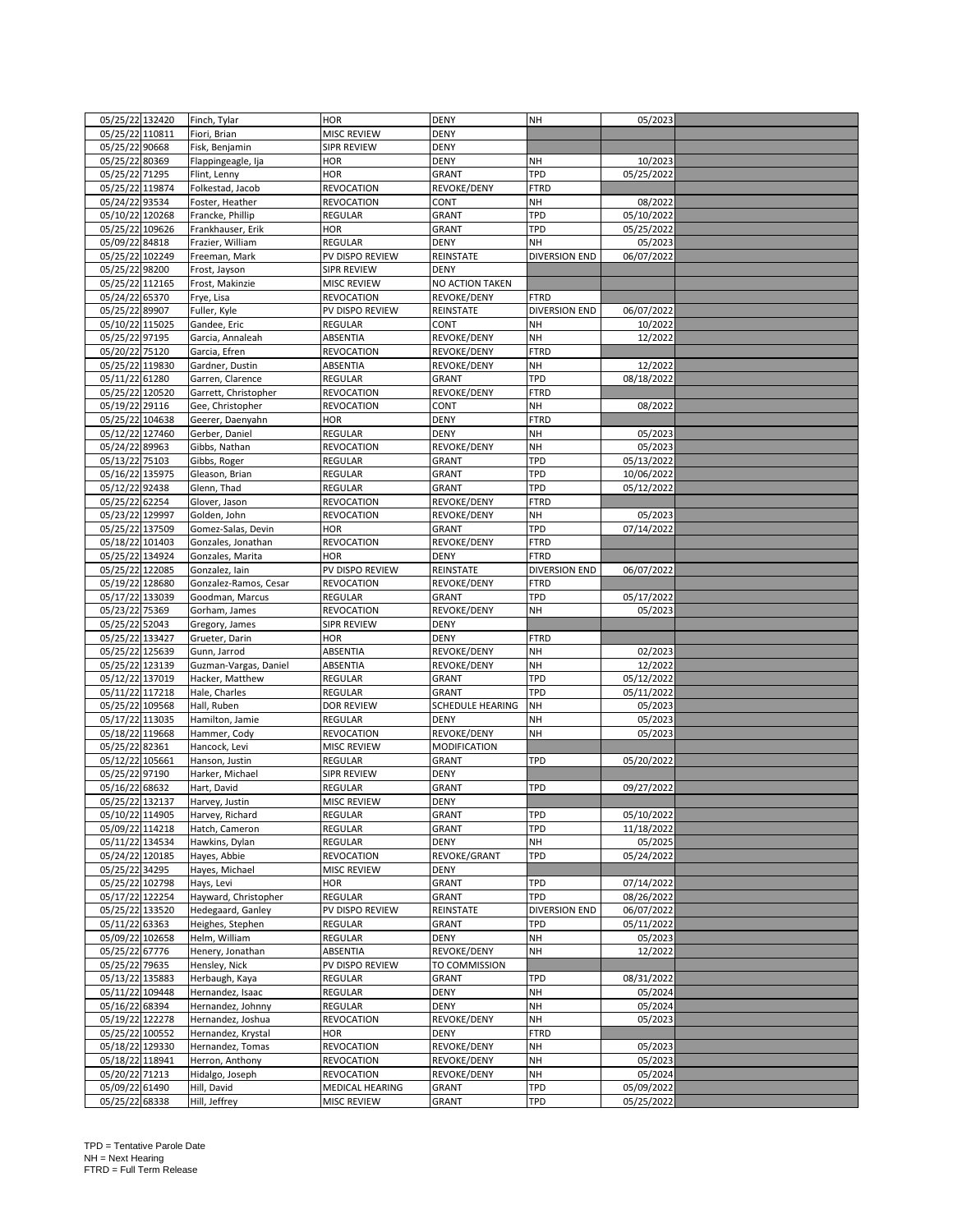| 05/25/22 93916  | Hill, Joshua           | <b>DOR REVIEW</b>  | Moved to 6/22    |               |            |  |
|-----------------|------------------------|--------------------|------------------|---------------|------------|--|
| 05/25/22 128947 | Hillman, Zackariah     | <b>DOR REVIEW</b>  | SCHEDULE HEARING | NH            | 12/2022    |  |
| 05/25/22 17808  | Hoak, Arthur           | SIPR REVIEW        | SCHEDULE HEARING | NH            | 11/2022    |  |
| 05/25/22 101145 | Hoch, Michael          | ABSENTIA           | REVOKE/DENY      | NH            | 05/2024    |  |
| 05/25/22 139963 | Horner, Shawn          | HOR                | GRANT            | <b>TPD</b>    | 10/12/2022 |  |
| 05/16/22 129383 | Howlett, Clay          | <b>REGULAR</b>     | GRANT            | <b>TPD</b>    | 05/16/2022 |  |
| 05/11/22 118715 | Huddleston, Johnnie    | <b>REGULAR</b>     | GRANT            | TPD           | 09/24/2022 |  |
| 05/25/22 117065 | Huffaker, Tiffany      | ABSENTIA           | REVOKE/DENY      | NH            |            |  |
|                 |                        |                    |                  |               | 05/2023    |  |
| 05/25/22 126391 | Hughes, Riley          | <b>HOR</b>         | GRANT            | <b>TPD</b>    | 10/22/2022 |  |
| 05/25/22 113988 | Hurd, Whitni           | PV DISPO REVIEW    | REINSTATE        | DIVERSION END | 06/07/2022 |  |
| 05/25/22 124248 | Iniguez, Diana         | <b>MISC REVIEW</b> | NO ACTION TAKEN  |               |            |  |
| 05/16/22 109337 | James, Lucas           | <b>REGULAR</b>     | GRANT            | TPD           | 10/05/2022 |  |
| 05/18/22 28204  | Jaramillo, Vincent     | <b>REVOCATION</b>  | REVOKE/DENY      | NH            | 09/2023    |  |
| 05/25/22 36343  | Jenkins, Christopher   | HOR                | GRANT            | TPD           | 05/25/2022 |  |
| 05/25/22 129107 | Jenkins, Trevor        | <b>HOR</b>         | CONT             | NH            | 11/2022    |  |
| 05/25/22 133505 | Jenks, Vincent         | ABSENTIA           | REVOKE/DENY      | NH            | 06/2023    |  |
| 05/25/22 115821 | Jennette, Jon          | <b>HOR</b>         | GRANT            | <b>TPD</b>    | 09/15/2022 |  |
| 05/18/22 50090  | Jensen, Todd           | <b>REVOCATION</b>  | REVOKE/DENY      | NH            | 08/2023    |  |
| 05/16/22 74349  | Jenson, Nathaniel      | <b>REGULAR</b>     | <b>DENY</b>      | NH            | 05/2023    |  |
| 05/17/22 104635 | Jess, George           | REGULAR            | GRANT            | TPD           | 11/07/2022 |  |
| 05/25/22 124477 | Jio, Rene              | <b>HOR</b>         | GRANT            | TPD           | 05/25/2022 |  |
| 05/25/22 17137  | Johns, Robert          | SIPR REVIEW        | <b>DENY</b>      |               |            |  |
| 05/13/22 115819 | Johnson, Jennifer      | <b>REGULAR</b>     | GRANT            | <b>TPD</b>    | 05/13/2022 |  |
| 05/25/22 111185 | Johnson, Roque         | SIPR REVIEW        | DENY             |               |            |  |
| 05/18/22 93035  | Jones, Byron           | REVOCATION         | REVOKE/GRANT     | <b>TPD</b>    | 08/09/2022 |  |
| 05/25/22 104789 | Jones, Damian          | <b>REVOCATION</b>  | REVOKE/DENY      | <b>FTRD</b>   |            |  |
|                 |                        |                    | GRANT            | TPD           | 07/22/2022 |  |
| 05/13/22 85449  | Jones, Jessica         | REGULAR            |                  |               |            |  |
| 05/25/22 109574 | Kanady, Ryan           | <b>REVOCATION</b>  | REVOKE/DENY      | <b>FTRD</b>   |            |  |
| 05/23/22 133285 | Katanga, Songa         | <b>REVOCATION</b>  | REVOKE/DENY      | NH            | 05/2024    |  |
| 05/20/22 93272  | Kepner, Matthew        | <b>REVOCATION</b>  | REVOKE/DENY      | <b>FTRD</b>   |            |  |
| 05/16/22 95901  | Kimble, Brian          | <b>REGULAR</b>     | <b>DENY</b>      | NH            | 05/2023    |  |
| 05/25/22 26529  | Knight, Patrick        | SIPR REVIEW        | SCHEDULE HEARING | NH            | 05/2023    |  |
| 05/25/22 83882  | Kolander, Kegan        | <b>HOR</b>         | GRANT            | TPD           | 11/12/2022 |  |
| 05/20/22 130059 | Kuintzle, Kevin        | <b>REVOCATION</b>  | REVOKE/DENY      | NH            | 05/2023    |  |
| 05/25/22 133007 | Lacasse, Amber         | <b>HOR</b>         | GRANT            | TPD           | 05/25/2022 |  |
| 05/24/22 115198 | Lagunas-Baltazar, Juan | <b>REVOCATION</b>  | CONT             | NH            | 09/2022    |  |
| 05/18/22 119444 | Lasater, Kyle          | <b>REVOCATION</b>  | REVOKE/DENY      | NH            | 02/2023    |  |
| 05/25/22 62469  | Laub, Forrest          | <b>REVOCATION</b>  | REVOKE/DENY      | <b>FTRD</b>   |            |  |
| 05/25/22 85510  | Leach, Zachariah       | <b>HOR</b>         | GRANT            | TPD           | 09/15/2022 |  |
| 05/25/22 59878  | Leary, Tobias          | <b>REVOCATION</b>  | REVOKE/DENY      | <b>FTRD</b>   |            |  |
| 05/25/22 90984  | Lee, Jerica            | <b>HOR</b>         | GRANT            | TPD           | 11/12/2022 |  |
|                 |                        |                    |                  |               |            |  |
| 05/18/22 40899  | Leyvas, Jerome         | <b>REVOCATION</b>  | REVOKE/DENY      | <b>FTRD</b>   |            |  |
| 05/20/22 94957  | Lindsey, Mark          | REVOCATION         | REVOKE/DENY      | <b>FTRD</b>   |            |  |
| 05/10/22 59593  | Little, Shawn          | <b>REGULAR</b>     | GRANT            | NH            | 05/2022    |  |
| 05/10/22 120548 | Logan, Bradley         | REGULAR            | CONT             | NH            | 01/2023    |  |
| 05/24/22 121296 | Long, Jason            | <b>REVOCATION</b>  | CONT             | NH            | 01/2023    |  |
| 05/25/22 126471 | Lorenzo, Brandie       | HOR                | GRANT            | TPD           | 05/25/2022 |  |
| 05/25/22 113971 | Lowery, Lewis          | HOR                | GRANT            | TPD           | 09/17/2022 |  |
| 05/17/22 141983 | Lucero, Jeanette       | <b>REGULAR</b>     | GRANT            | <b>TPD</b>    | 07/29/2022 |  |
| 05/24/22 77222  | Lugo, Amanda           | REVOCATION         | CONT             | NH            | 07/2022    |  |
| 05/25/22 51869  | Lukecart, Dan          | ABSENTIA           | REVOKE/DENY      | NH            | 11/2022    |  |
| 05/25/22 133767 | Lulloff, Kyle          | ABSENTIA           | REVOKE/DENY      | NΗ            | 06/2025    |  |
| 05/25/22 88933  | Luna, James            | <b>SIPR REVIEW</b> | DENY             |               |            |  |
| 05/25/22 86272  | Luna, Richard          | MISC REVIEW        | MODIFICATION     |               |            |  |
| 05/19/22 92033  | Lundquist, Eddie       | <b>REVOCATION</b>  | REVOKE/DENY      | NH            | 05/2024    |  |
| 05/25/22 95031  | Lunen, Tia             | HOR                | GRANT            | <b>TPD</b>    | 11/01/2022 |  |
| 05/17/22 18805  | Lute, Daniel           | SIPR HEARING       | CONT             | NH            | 06/2022    |  |
|                 | Lutz, Kristen          |                    |                  |               |            |  |
| 05/25/22 71436  |                        | <b>HOR</b>         | GRANT            | TPD           | 10/02/2022 |  |
| 05/09/22 107790 | Lynn, Jeffrey          | REGULAR            | GRANT            | <b>TPD</b>    | 11/17/2022 |  |
| 05/13/22 25089  | Lysne, Jeff            | REGULAR            | GRANT            | TPD           | 11/06/2022 |  |
| 05/25/22 51742  | Manzon, Brendon        | <b>REVOCATION</b>  | REVOKE/DENY      | <b>FTRD</b>   |            |  |
| 05/24/22 130422 | Mars, Mindy            | <b>REVOCATION</b>  | REVOKE/DENY      | NH            | 05/2023    |  |
| 05/25/22 82790  | Martindale, Jay        | SIPR REVIEW        | DENY             |               |            |  |
| 05/24/22 114593 | Martinez, Anthony      | <b>REVOCATION</b>  | CONT             | NH            | 09/2022    |  |
| 05/23/22 125323 | Martinez, Porfie       | <b>REVOCATION</b>  | REVOKE/GRANT     | TPD           | 05/23/2022 |  |
| 05/13/22 74914  | Mathis, Sean           | <b>REGULAR</b>     | GRANT            | TPD           | 10/06/2022 |  |
| 05/24/22 49991  | McCabe, Darrel         | <b>REVOCATION</b>  | REVOKE/GRANT     | <b>TPD</b>    | 05/24/2022 |  |
| 05/17/22 45414  | McCarroll, Riley       | REGULAR            | GRANT            | <b>TPD</b>    | 05/17/2022 |  |
| 05/10/22 113282 | McCreary, James        | <b>REGULAR</b>     | <b>DENY</b>      | NH            | 05/2023    |  |
| 05/19/22 112175 | McGraw, Matthew        | <b>REVOCATION</b>  | CONT             | NH            | 06/2022    |  |
| 05/25/22 101129 | McNatt, Jaryd          | ABSENTIA           | REVOKE/DENY      | NH            | 11/2022    |  |
| 05/25/22 95651  | McNeil, Jared          | <b>HOR</b>         | GRANT            | TPD           | 11/17/2022 |  |
| 05/25/22 108944 | Mecham, Travis         | PV DISPO REVIEW    | REINSTATE        | DIVERSION END | 06/07/2022 |  |
|                 |                        |                    |                  |               |            |  |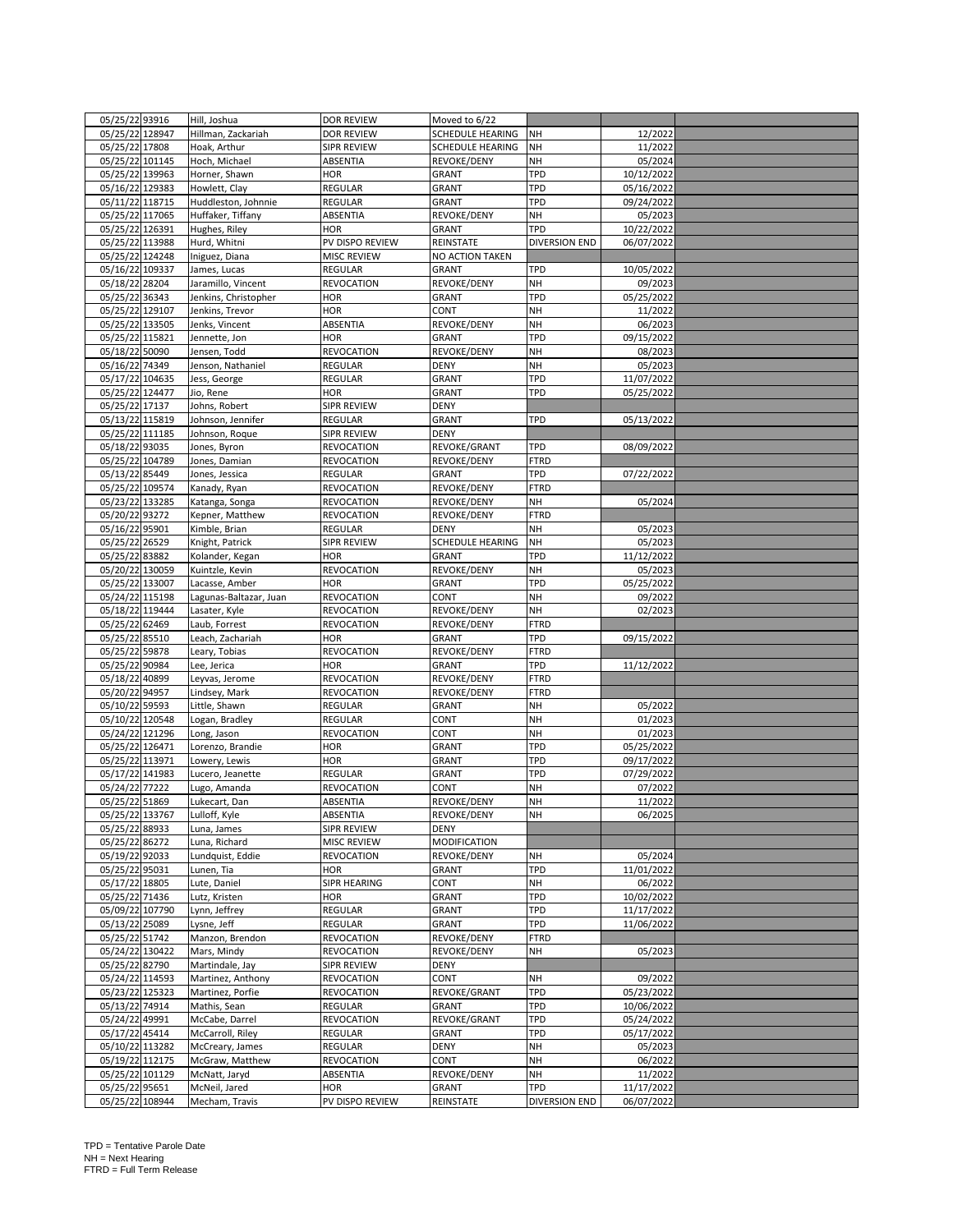| 05/25/22 96853  | Medlin, Scottie        | <b>DOR REVIEW</b>  | NO ACTION TAKEN     |                      |            |  |
|-----------------|------------------------|--------------------|---------------------|----------------------|------------|--|
| 05/11/22 47207  | Melvin, Mark           | <b>REGULAR</b>     | GRANT               | TPD                  | 08/03/2022 |  |
| 05/25/22 64729  | Menchaca, David        | ABSENTIA           | REVOKE/DENY         | NH                   | 01/2023    |  |
| 05/19/22 26947  | Merendon, Daniel       | <b>REVOCATION</b>  | REVOKE/DENY         | <b>FTRD</b>          |            |  |
| 05/16/22 107758 | Merrill, Colton        | REGULAR            | GRANT               | TPD                  | 10/01/2022 |  |
|                 |                        |                    |                     |                      |            |  |
| 05/13/22 118946 | Meyer, Katie           | <b>REGULAR</b>     | <b>DENY</b>         | <b>FTRD</b>          |            |  |
| 05/25/22 129993 | Mickelsen, Jared       | <b>MISC REVIEW</b> | GRANT               | TPD                  | 05/25/2022 |  |
| 05/17/22 38562  | Middlebrook, Michael   | REGULAR            | GRANT               | TPD                  | 05/17/2022 |  |
| 05/25/22 80962  | Miland, Adam           | PV DISPO REVIEW    | TO COMMISSION       |                      |            |  |
| 05/23/22 113422 | Milburn, Jason         | <b>REVOCATION</b>  | REVOKE/DENY         | <b>FTRD</b>          |            |  |
| 05/13/22 133501 | Miller, Michael        | <b>REGULAR</b>     | GRANT               | TPD                  | 11/15/2022 |  |
| 05/25/22 111138 | Mitchell, Anthony      | <b>MISC REVIEW</b> | <b>MODIFICATION</b> |                      |            |  |
| 05/20/22 110093 | Mitchell, Austin       | <b>REVOCATION</b>  | REVOKE/DENY         | NH                   | 06/2023    |  |
| 05/17/22 81878  | Mitchell, Megan        | <b>REGULAR</b>     | GRANT               | TPD                  | 08/11/2022 |  |
| 05/09/22 119191 | Molina, Jorge          | <b>REGULAR</b>     | <b>DENY</b>         | NH                   | 05/2023    |  |
|                 |                        |                    |                     |                      |            |  |
| 05/25/22 115866 | Molyneux, Lance        | ABSENTIA           | REVOKE/DENY         | NH                   | 02/2024    |  |
| 05/09/22 97547  | Moore, John            | REGULAR            | GRANT               | TPD                  | 11/14/2022 |  |
| 05/11/22 130601 | Morford, Bradley       | REGULAR            | GRANT               | TPD                  | 08/31/2022 |  |
| 05/11/22 136088 | Morgan, Michael        | <b>REGULAR</b>     | GRANT               | TPD                  | 10/29/2022 |  |
| 05/25/22 93783  | Morris, Daniel         | SIPR REVIEW        | <b>DENY</b>         |                      |            |  |
| 05/23/22 17036  | Morris, Darrel         | <b>REVOCATION</b>  | CONT                | NH                   | 07/2022    |  |
| 05/10/22 139414 | Morris, Garron         | REGULAR            | <b>DENY</b>         | NH                   | 05/2023    |  |
| 05/25/22 59085  | Mosqueda, George       | MISC REVIEW        | MODIFICATION        |                      |            |  |
| 05/23/22 79498  | Motes, Alexander       | REVOCATION         | REVOKE/DENY         | NH                   | 05/2023    |  |
|                 |                        |                    |                     |                      |            |  |
| 05/10/22 101565 | Myers, John            | REGULAR            | <b>DENY</b>         | NH                   | 07/2023    |  |
| 05/25/22 103188 | Navarro, Angela        | PV DISPO REVIEW    | REINSTATE           | <b>DIVERSION END</b> | 06/07/2022 |  |
| 05/25/22 134436 | Nelson, Zachary        | <b>DOR REVIEW</b>  | SCHEDULE HEARING    | <b>NH</b>            | 11/2022    |  |
| 05/10/22 96801  | Nielsen, Clifford      | REGULAR            | <b>DENY</b>         | NH                   | 05/2024    |  |
| 05/25/22 140337 | Niemeyer, Joshua       | HOR                | GRANT               | TPD                  | 10/28/2022 |  |
| 05/18/22 126055 | Nies, Scott            | <b>REVOCATION</b>  | REVOKE/DENY         | NH                   | 04/2024    |  |
| 05/25/22 89007  | Oldenburg, Nickolaus   | SIPR REVIEW        | <b>DENY</b>         |                      |            |  |
| 05/17/22 76481  | Olson, Cacey           | <b>REGULAR</b>     | GRANT               | TPD                  | 05/17/2022 |  |
| 05/25/22 113521 | Orr, Kelcie            | <b>HOR</b>         | GRANT               | TPD                  | 05/25/2022 |  |
|                 |                        |                    |                     |                      |            |  |
| 05/25/22 66274  | Orr, Thomas            | <b>MISC REVIEW</b> | GRANT               | TPD                  | 09/13/2022 |  |
| 05/20/22 73061  | Ortiz-Perez, Norman    | <b>REVOCATION</b>  | REVOKE/GRANT        | TPD                  | 05/20/2022 |  |
| 05/25/22 98134  | Padgett, Dean          | <b>DOR REVIEW</b>  | SCHEDULE HEARING    | NH                   | 03/2023    |  |
| 05/25/22 117419 | Padron, Andrew         | HOR                | <b>DENY</b>         | NH                   | 05/2023    |  |
| 05/16/22 111004 | Page, Steven           | <b>REGULAR</b>     | GRANT               | TPD                  | 08/04/2022 |  |
| 05/13/22 126620 | Palmer, Daniel         | <b>REGULAR</b>     | GRANT               | TPD                  | 09/16/2022 |  |
| 05/12/22 82801  | Pasborg, Michael       | <b>REGULAR</b>     | GRANT               | TPD                  | 05/12/2022 |  |
| 05/25/22 109742 | Peasley, Travis        | HOR                | GRANT               | <b>TPD</b>           | 11/07/2022 |  |
| 05/25/22 141379 |                        | <b>HOR</b>         | <b>DENY</b>         | <b>NH</b>            | 05/2023    |  |
|                 | Pecina, Sandra         |                    |                     |                      |            |  |
| 05/13/22 111440 | Pelton, Vernon         | <b>REGULAR</b>     | GRANT               | <b>TPD</b>           | 05/13/2022 |  |
| 05/19/22 120868 | Penney, Sidney         | <b>REVOCATION</b>  | REVOKE/GRANT        | TPD                  | 09/07/2022 |  |
| 05/25/22 124760 | Perez, Gabriel         | PV DISPO REVIEW    | TO COMMISSION       |                      |            |  |
| 05/17/22 115138 | Phillips-Heinbach, Joy | REGULAR            | GRANT               | TPD                  | 05/17/2022 |  |
| 05/24/22 126164 | Pickler, Chinell       | <b>REVOCATION</b>  | CONT                | NH                   | 07/2022    |  |
| 05/09/22 113104 | Plant, Brian           | <b>REGULAR</b>     | <b>DENY</b>         | NH                   | 05/2023    |  |
| 05/12/22 75163  | Platt, John            | <b>REGULAR</b>     | DENY                | <b>FTRD</b>          |            |  |
| 05/25/22 64797  | Plentywounds, Lyle     | <b>DOR REVIEW</b>  | SCHEDULE HEARING    | NH                   | 04/2023    |  |
| 05/25/22 102752 | Podolan, Daniel        | HOR                | GRANT               | <b>TPD</b>           | 09/23/2022 |  |
| 05/16/22 125839 |                        | <b>REGULAR</b>     |                     | TPD                  | 05/16/2022 |  |
|                 | Poisel, Brandon        |                    | GRANT               |                      |            |  |
| 05/24/22 88561  | Pope, Robin            | <b>REVOCATION</b>  | CONT                | NH                   | 07/2022    |  |
| 05/09/22 127636 | Popoca, Juan           | <b>REGULAR</b>     | GRANT               | TPD                  | 05/09/2022 |  |
| 05/12/22 15714  | Potts, Paul            | REGULAR            | GRANT               | <b>TPD</b>           | 05/12/2022 |  |
| 05/25/22 122628 | Prescott, Lenore       | HOR                | GRANT               | <b>TPD</b>           | 05/25/2022 |  |
| 05/25/22 122541 | Pulley, Keri           | ABSENTIA           | REVOKE/DENY         | NH                   | 03/2024    |  |
| 05/25/22 116784 | Putnam, Kassidie       | HOR                | DENY                | NH                   | 12/2023    |  |
| 05/25/22 52835  | Quinlivan, Chance      | <b>HOR</b>         | GRANT               | TPD                  | 05/25/2022 |  |
| 05/25/22 128842 | Quintana, Ryan         | <b>HOR</b>         | GRANT               | TPD                  | 10/20/2022 |  |
| 05/25/22 102789 | Quinton, Kayla         | ABSENTIA           | REVOKE/DENY         | NH                   | 07/2023    |  |
|                 |                        | HOR                | GRANT               | <b>TPD</b>           | 10/27/2022 |  |
| 05/25/22 114910 | Radford, Stanley       |                    |                     |                      |            |  |
| 05/25/22 105677 | Rafferty, Miranda      | <b>HOR</b>         | GRANT               | <b>TPD</b>           | 10/16/2022 |  |
| 05/19/22 128064 | Ramirez, Joseph        | <b>REVOCATION</b>  | CONT                | NH                   | 06/2022    |  |
| 05/12/22 113527 | Rapp, Simon            | <b>REGULAR</b>     | <b>DENY</b>         | NH                   | 04/2025    |  |
| 05/25/22 128752 | Ratcliffe-Cox, Keil    | <b>DOR REVIEW</b>  | SCHEDULE HEARING    | NH                   | 03/2023    |  |
| 05/25/22 117411 | Rawson, Damien         | PV DISPO REVIEW    | REINSTATE           | <b>DIVERSION END</b> | 06/07/2022 |  |
| 05/24/22 103510 | Ray, Crickett          | <b>REVOCATION</b>  | REVOKE/DENY         | NH                   | 05/2023    |  |
| 05/25/22 140596 | Reeves, Aqwane         | <b>HOR</b>         | CONT                | NH                   | 09/2022    |  |
| 05/25/22 113785 | Reitsma, Jason         | <b>DOR REVIEW</b>  | SCHEDULE HEARING    | NH                   | 05/2023    |  |
| 05/10/22 57646  | Rendon, Mario          | <b>REGULAR</b>     | <b>DENY</b>         | <b>FTRD</b>          |            |  |
|                 |                        |                    |                     |                      |            |  |
| 05/20/22 134854 | Renz, Matthew          | <b>REVOCATION</b>  | REVOKE/GRANT        | TPD                  | 05/20/2022 |  |
| 05/24/22 88670  | Rhodes, William        | <b>REVOCATION</b>  | REVOKE/DENY         | <b>FTRD</b>          |            |  |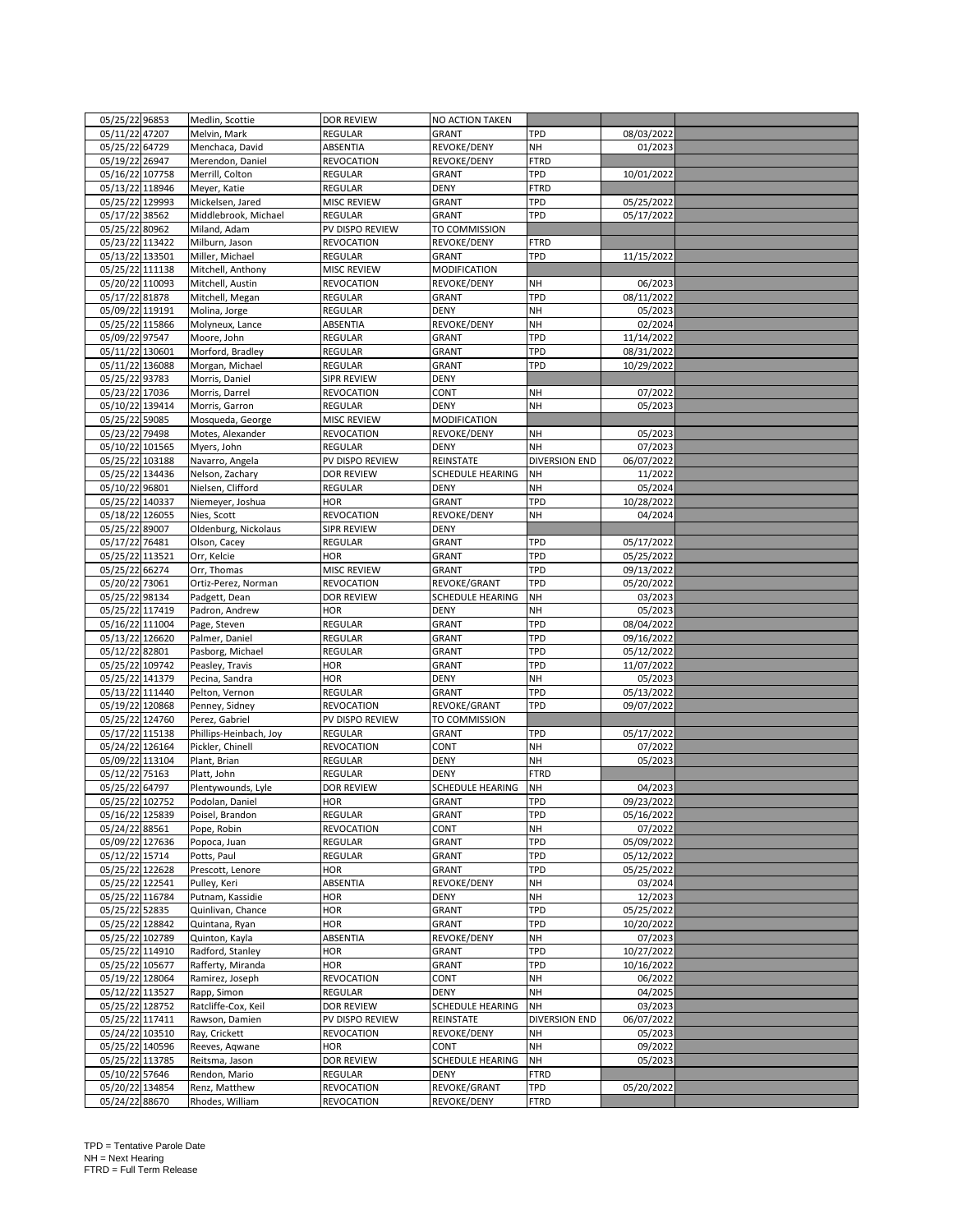|                 | 05/25/22 117397 | Richards, Steven      | <b>HOR</b>         | <b>GRANT</b>     | <b>TPD</b>           | 10/02/2022 |  |
|-----------------|-----------------|-----------------------|--------------------|------------------|----------------------|------------|--|
|                 | 05/11/22 125804 | Richins, Kristopher   | REGULAR            | GRANT            | TPD                  | 05/11/2022 |  |
|                 | 05/25/22 112577 | Rivera, Ismael        | ABSENTIA           | REVOKE/DENY      | NH                   | 11/2022    |  |
| 05/20/22 25708  |                 | Roach, Travis         | <b>REVOCATION</b>  | REVOKE/DENY      | <b>FTRD</b>          |            |  |
| 05/18/22 52836  |                 | Robbins, Edward       | <b>REVOCATION</b>  | CONT             | NH                   | 07/2022    |  |
|                 | 05/25/22 109609 | Robinett, Anthony     | PV DISPO REVIEW    | REINSTATE        | <b>DIVERSION END</b> | 06/07/2022 |  |
|                 | 05/25/22 119719 | Robinson, Tessa       | HOR                | GRANT            | <b>TPD</b>           | 11/19/2022 |  |
| 05/25/22 96431  |                 | Robinson, Zachary     | HOR                | GRANT            | <b>TPD</b>           | 05/25/2022 |  |
|                 | 05/10/22 102862 | Robison, Theodore     | REGULAR            | <b>DENY</b>      | NH                   | 05/2024    |  |
|                 | 05/25/22 123921 | Rodgers, Brett        | ABSENTIA           | REVOKE/DENY      | NH                   | 11/2022    |  |
|                 | 05/25/22 131285 |                       |                    |                  | NH                   |            |  |
|                 |                 | Rodriguez, Frankie    | <b>DOR REVIEW</b>  | SCHEDULE HEARING |                      | 05/2023    |  |
|                 | 05/11/22 135245 | Rodriguez, Isaiah     | <b>REGULAR</b>     | GRANT            | TPD                  | 09/23/2022 |  |
| 05/16/22 94586  |                 | Rodriguez, Juan       | <b>REGULAR</b>     | GRANT            | <b>TPD</b>           | 10/03/2022 |  |
|                 | 05/09/22 123348 | Rodriguez, Mathew     | <b>REGULAR</b>     | GRANT            | <b>TPD</b>           | 05/09/2022 |  |
|                 | 05/11/22 135071 | Rufner, Andrew        | <b>REGULAR</b>     | GRANT            | TPD                  | 10/24/2022 |  |
| 05/24/22 124355 |                 | Rutherford, Dana      | <b>REVOCATION</b>  | REVOKE/GRANT     | <b>TPD</b>           | 05/24/2022 |  |
| 05/25/22 125901 |                 | Rutter, Teresa        | HOR                | <b>DENY</b>      | NH                   | 05/2024    |  |
|                 | 05/25/22 103098 | Salazar, Cristina     | HOR                | <b>DENY</b>      | <b>FTRD</b>          |            |  |
|                 | 05/12/22 104381 | Salberg, Will         | <b>REGULAR</b>     | GRANT            | <b>TPD</b>           | 08/22/2022 |  |
|                 | 05/25/22 134565 | Saloum, Malachi       | HOR                | GRANT            | <b>TPD</b>           | 10/29/2022 |  |
| 05/10/22 104540 |                 | Sanchez, Jose         | <b>REGULAR</b>     | GRANT            | <b>TPD</b>           | 05/10/2022 |  |
|                 | 05/25/22 105570 | Satterfield, Michael  | <b>HOR</b>         | GRANT            | TPD                  | 10/03/2022 |  |
| 05/25/22 101762 |                 | Satterfield, William  | HOR                | GRANT            | TPD                  | 05/25/2022 |  |
|                 | 05/25/22 119325 | Sawicki, Quinlin      | HOR                | GRANT            | TPD                  | 05/25/2022 |  |
|                 | 05/25/22 118848 | Schlyer-Burkett, CJ   | HOR                | GRANT            | TPD                  | 05/25/2022 |  |
| 05/25/22 81591  |                 | Schmidt, Jeremiah     | <b>MISC REVIEW</b> | MODIFICATION     |                      |            |  |
|                 | 05/25/22 122213 | Scott, Hayley         | HOR                | <b>DENY</b>      | NH                   | 05/2023    |  |
|                 | 05/25/22 117649 | Scruggs, Franklin     | <b>HOR</b>         | GRANT            | TPD                  | 05/25/2022 |  |
|                 | 05/25/22 117606 | Sebastian, Nicole     | <b>HOR</b>         | GRANT            | TPD                  | 12/27/2022 |  |
|                 | 05/10/22 134343 |                       | REGULAR            |                  | TPD                  | 11/13/2022 |  |
|                 |                 | Sessou-Djokoto, Sam   |                    | GRANT            |                      |            |  |
|                 | 05/25/22 137433 | Shadduck, Christopher | HOR                | <b>DENY</b>      | <b>FTRD</b>          |            |  |
| 05/25/22 56386  |                 | Shaffer, Mark         | PV DISPO REVIEW    | REINSTATE        | DIVERSION END        | 06/07/2022 |  |
| 05/25/22 93392  |                 | Shaver, Tyra Melissa  | <b>HOR</b>         | GRANT            | TPD                  | 09/24/2022 |  |
| 05/09/22 53701  |                 | Shaw, Steven          | <b>REGULAR</b>     | GRANT            | TPD                  | 05/09/2022 |  |
| 05/19/22 23810  |                 | Shaw, Warren          | <b>REVOCATION</b>  | REVOKE/GRANT     | TPD                  | 05/19/2022 |  |
| 05/11/22 127187 |                 | Shea, David           | REGULAR            | GRANT            | TPD                  | 08/30/2022 |  |
|                 | 05/25/22 121412 | Sherman, Brandon      | <b>HOR</b>         | GRANT            | TPD                  | 05/25/2022 |  |
| 05/20/22 79459  |                 | Shotts, Christopher   | <b>REVOCATION</b>  | REVOKE/GRANT     | <b>TPD</b>           | 07/25/2022 |  |
|                 | 05/23/22 114699 | Silva, Alejandro      | <b>REVOCATION</b>  | REVOKE/DENY      | NH                   | 05/2023    |  |
| 05/09/22 90254  |                 | Simpson, Gary         | <b>REGULAR</b>     | DENY             | NH                   | 05/2025    |  |
| 05/12/22 66656  |                 | Sinclair, James       | REGULAR            | GRANT            | TPD                  | 05/12/2022 |  |
| 05/13/22 82025  |                 | Slagel, Lori          | <b>REGULAR</b>     | GRANT            | TPD                  | 07/25/2022 |  |
|                 | 05/10/22 126136 | Smith, Dakotah        | REGULAR            | GRANT            | <b>TPD</b>           | 05/10/2022 |  |
|                 | 05/12/22 122215 | Smith, James          | <b>REGULAR</b>     | GRANT            | TPD                  | 09/13/2022 |  |
| 05/25/22 99211  |                 |                       |                    |                  |                      |            |  |
|                 |                 | Smith, Jason          | <b>HOR</b>         | GRANT            | <b>TPD</b>           | 05/25/2022 |  |
|                 | 05/25/22 129977 | Smith, Patrick        | PV DISPO REVIEW    | REINSTATE        | <b>DIVERSION END</b> | 06/07/2022 |  |
| 05/25/22 96956  |                 | Smith, Peter          | <b>HOR</b>         | GRANT            | TPD                  | 10/23/2022 |  |
| 05/24/22 91076  |                 | Smith, Raymond        | <b>REVOCATION</b>  | REVOKE/DENY      | NH                   | 08/2023    |  |
|                 | 05/25/22 110886 | Smolinski, Tyrel      | HOR                | <b>DENY</b>      | <b>FTRD</b>          |            |  |
|                 | 05/25/22 105321 | Soderberg, David      | ABSENTIA           | REVOKE/DENY      | NH                   | 12/2022    |  |
| 05/25/22 69579  |                 | Solis, Pablo          | HOR                | GRANT            | TPD                  | 05/25/2022 |  |
|                 | 05/19/22 104697 | Soliz, Adrian         | <b>REVOCATION</b>  | CONT             | NΗ                   | 07/2022    |  |
|                 | 05/25/22 105281 | Soliz, Marcus         | ABSENTIA           | REVOKE/DENY      | NH                   | 04/2023    |  |
|                 | 05/18/22 126744 | Solver, Andrew        | <b>REVOCATION</b>  | REVOKE/DENY      | NH                   | 05/2023    |  |
| 05/25/22 141011 |                 | Spurlin, Kristen      | HOR                | GRANT            | <b>TPD</b>           | 05/25/2022 |  |
|                 | 05/25/22 119094 | Squibb, Michael       | <b>DOR REVIEW</b>  | GRANT            | TPD                  | 12/20/2022 |  |
|                 | 05/25/22 120577 | Stace, Jamal          | ABSENTIA           | REVOKE/DENY      | NH                   | 12/2027    |  |
| 05/25/22 111838 |                 | Stankiewicz, Rebecca  | <b>REVOCATION</b>  | REVOKE/DENY      | <b>FTRD</b>          |            |  |
| 05/25/22 92062  |                 | Steed, April          | PV DISPO REVIEW    | TO COMMISSION    |                      |            |  |
| 05/25/22 89142  |                 | Steele, Earl          | ABSENTIA           | REVOKE/DENY      | <b>FTRD</b>          |            |  |
| 05/25/22 48061  |                 | Stetzel, Jami         | MISC REVIEW        | GRANT            | <b>TPD</b>           | 05/25/2022 |  |
| 05/16/22 120370 |                 | Stevens, Tyler        | REGULAR            | GRANT            | TPD                  | 05/16/2022 |  |
|                 | 05/13/22 121961 | Stewart, Kailoni      | <b>REGULAR</b>     | <b>DENY</b>      | <b>FTRD</b>          |            |  |
|                 |                 |                       |                    |                  |                      |            |  |
|                 | 05/11/22 133872 | Stone, Kordell        | REGULAR            | GRANT            | <b>TPD</b>           | 05/11/2022 |  |
|                 | 05/25/22 121021 | Straight, Shane       | <b>SIPR REVIEW</b> | <b>DENY</b>      |                      |            |  |
| 05/10/22 101515 |                 | Strange, Dustin       | <b>REGULAR</b>     | DENY             | NH                   | 05/2023    |  |
| 05/25/22 61318  |                 | Strong, Nicholas      | ABSENTIA           | REVOKE/GRANT     | TPD                  | 05/25/2022 |  |
| 05/16/22 106749 |                 | Struhs, Kenny         | <b>REGULAR</b>     | GRANT            | TPD                  | 08/02/2022 |  |
| 05/25/22 132713 |                 | Taylor, Patricia      | HOR                | GRANT            | <b>TPD</b>           | 11/23/2022 |  |
| 05/13/22 81146  |                 | Tennant, Travis       | <b>REGULAR</b>     | GRANT            | <b>TPD</b>           | 09/26/2022 |  |
| 05/18/22 57764  |                 | Thibault, Kent        | <b>REVOCATION</b>  | CONT             | NH                   | 11/2022    |  |
| 05/18/22 96326  |                 | Thomas, Bradley       | <b>REVOCATION</b>  | CONT             | NH                   | 07/2022    |  |
|                 |                 | Thompson, Nicole      | PV DISPO REVIEW    | REINSTATE        | <b>DIVERSION END</b> | 06/07/2022 |  |
| 05/25/22 132387 |                 |                       |                    |                  |                      |            |  |